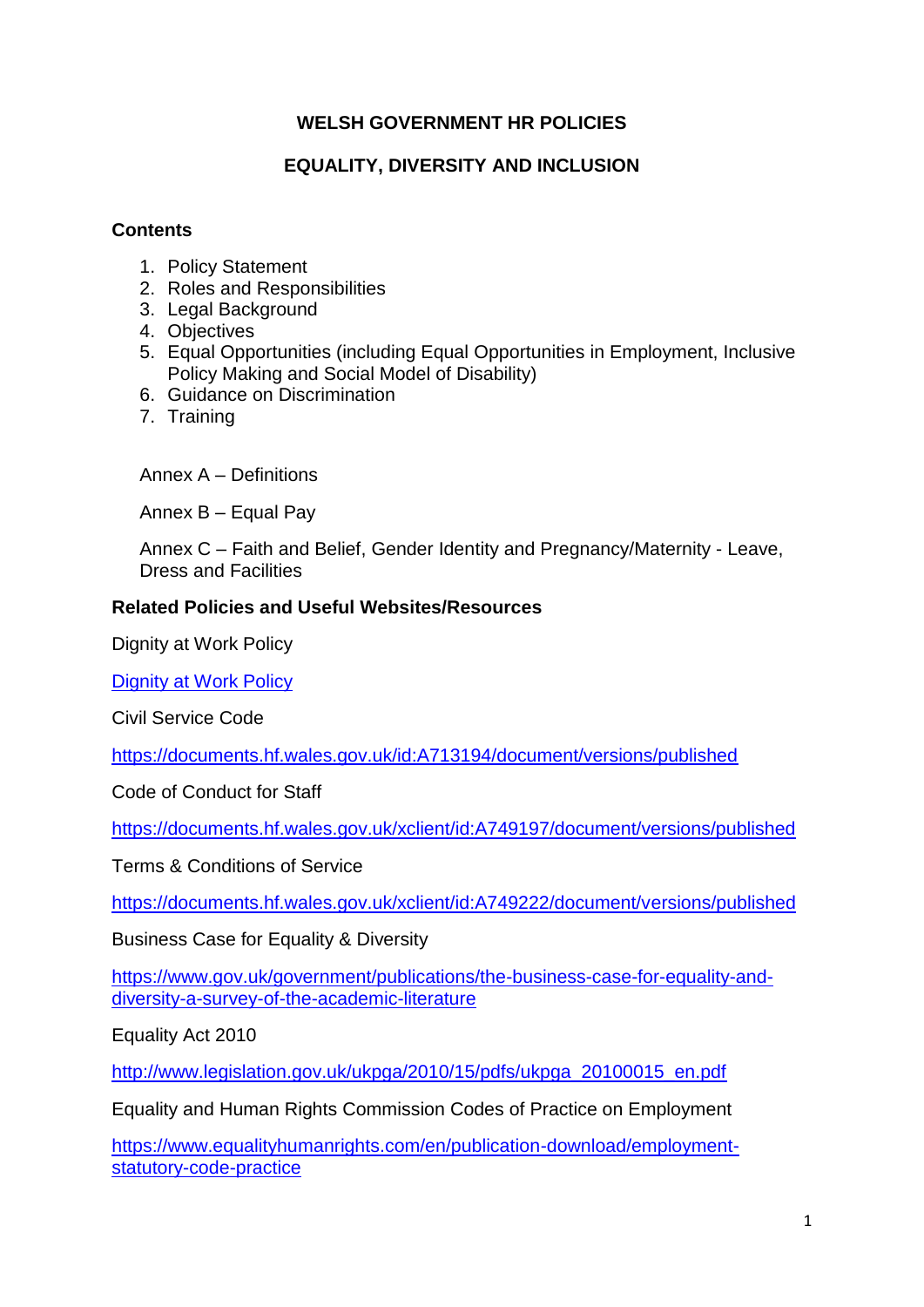Diversity & Inclusion Action Plan

**[Diversity and Inclusion Action Plan](https://documents.hf.wales.gov.uk/id:A18101626/document/versions/published)** 

ACAS Equality and Discrimination

<http://www.acas.org.uk/index.aspx?articleid=1363>

Social Model of Disability

[Social Model of Disability](https://documents.hf.wales.gov.uk/id:A28250838/document/versions/published)

# **1. Policy Statement**

1.1 The Welsh Government values diversity and aims to create an inclusive workplace that facilitates the delivery of Government policies and objectives. The Welsh Government is striving to become an exemplar employer. We are committed to supporting, developing and promoting equality, diversity and inclusion in all of its practices and activities and aims to establish an inclusive culture free from discrimination and based upon the values of dignity, courtesy and respect. Having a workforce that represents the communities we serve will ultimately enhance our thinking and perspective when it comes to representation, lived experience and informed policy making.

1.2 This is an over-arching policy to outline the fundamental principles of our commitment to equality, diversity and inclusion and is supported by specific policies and action plans.

1.3 All our policies are fully inclusive of all staff regardless of age, marriage (including equal/same sex marriage) and civil partnership, impairment or health condition, sex, sexual orientation, pregnancy and maternity, race, religion or belief, gender identity or gender expression.

1.4 This policy complies with the provisions of the Equality Act 2010 which protects certain groups against discrimination on the grounds of "protected characteristics". These characteristics are race<sup>1</sup>, sex, disability, sexual orientation, gender identity<sup>2</sup>,

**.** 

<sup>&</sup>lt;sup>1</sup> Race may include different elements that often merge:

Race – an umbrella term for the other four aspects

<sup>•</sup> Colour – like race it tends to overlap, particularly with the concepts of 'ethnic origin' and 'national origin'. Examples include black and white

<sup>•</sup> Ethnic origin – may include racial, religious and cultural factors which give a group a distinct social identity with a long and shared history. Examples include Sikhs, Jews, Romany Gypsies and Irish travellers

<sup>•</sup> National origin – birthplace, the geographical area and its history can be key factors. Examples include English and Welsh.

Nationality – usually the recognised state of which the employee is a citizen. In other words what it says on their passport if they have one. For example, British citizen.

<sup>&</sup>lt;sup>2</sup> Our policy and guidance treats 'gender identity' as a protected characteristic rather than 'gender reassignment' as the term used in the Equality Act 2010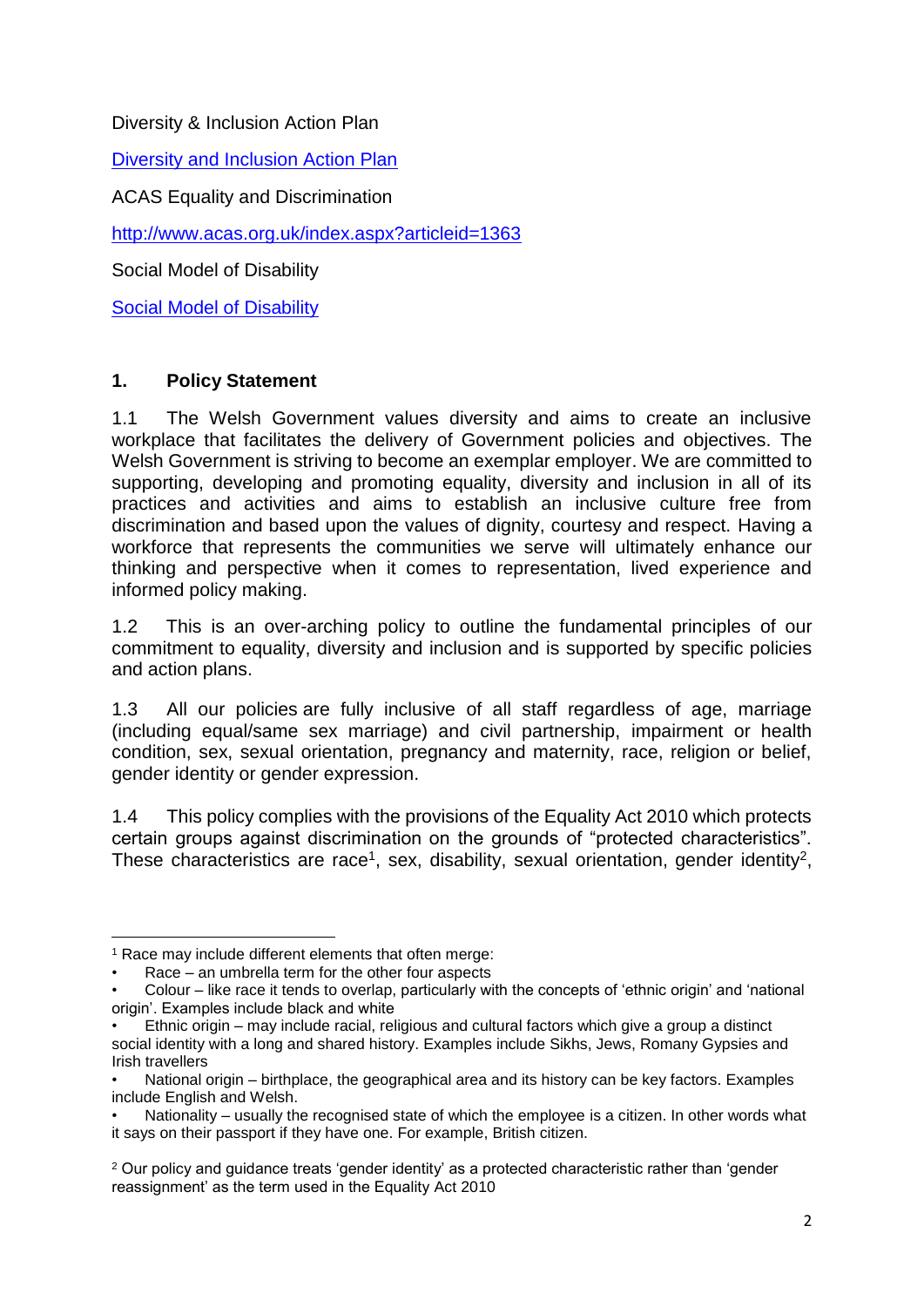age, religion or belief (or lack of it), marriage, including same sex marriage and civil partnership, and pregnancy and maternity.

1.5 The Welsh Government is committed to ensuring fair and equal treatment in all aspects of employment. We are committed to ensuring and promoting equality of opportunity and eliminating discrimination, harassment and victimisation in employment. All employees should be treated equally, whoever they are and irrespective of their protected characteristics, working pattern (including part time); caring responsibilities; grade; working location; trade union activities; political beliefs; social or educational background and language preference. All employees should have equality of opportunity in employment, learning and development and career advancement on the basis of their skills, ability, qualifications and suitability for work.

1.6 We recognise intersectionality - that individuals have multiple protected characteristics. We all have an age, gender and sexual orientation for example. People with multiple protected characteristics may face discrimination on multiple levels or encounter increased barriers. Welsh Government will ensure that intersectionality will be considered in our policies, processes and actions.

1.7 Employees are supported and encouraged to develop to their full potential to deliver high quality services to the people of Wales. We expect employees during the course of their work to behave in a manner which respects the dignity of all colleagues, business partners, contacts, contractors, stakeholders, customers, and members of the public at all times. Promoting and maintaining an inclusive working environment means that colleagues can come to work and be themselves. We want all staff to feel valued and included, and that they can reach their potential no matter what their background.

1.8 Throughout this policy we refer to Equal Opportunities, Diversity and Inclusion. Definitions of these terms can be found at Annex A.

# **2. Roles and Responsibilities**

# **2.1 The Board is responsible for:**

- creating an inclusive environment where equality, diversity and inclusion are valued and seen as key to successfully delivering Ministerial priorities and high-quality services to the people of Wales;
- demonstrating a commitment to equality, diversity and inclusion through strong leadership and advancing these principles and practices through leadership communications; and
- setting the strategic and organisational framework to develop talent, promote equality of opportunity in employment and continue to advance our work in this area.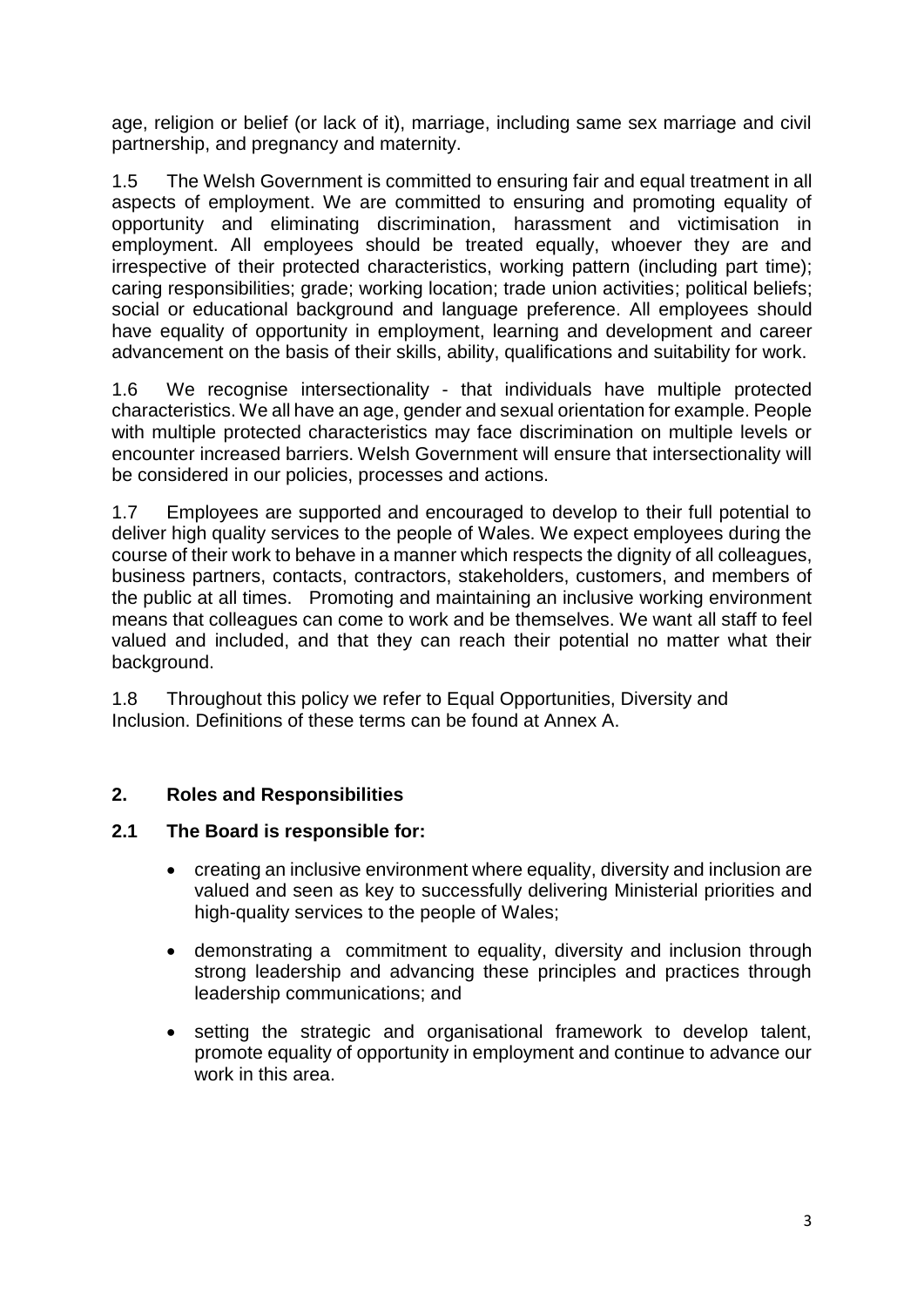#### **2.2 Directors and Deputy Directors are responsible for:**

- demonstrating leadership embodying equality, diversity and inclusion, and embedding these values into the way that their teams work, behaviours and decision-making;
- communicating the importance of equality, diversity and inclusion in achieving business aims and how a diverse workforce will enable us to better understand how our policies and services impact upon the people of Wales; and,
- ensuring managers have the practical skills and knowledge of equality, diversity and inclusion principles to effectively and fairly manage their teams.

#### **2.3 Line managers are responsible for:**

- raising awareness of equality issues and ensuring that members of their team are familiar with the chapter on Equal Opportunities in the Welsh Government's Terms and Conditions of Service Code and this policy;
- demonstrating commitment to this policy by promoting equality of opportunity through fair and equal treatment of their staff in all employment matters;
- supporting and encouraging their staff to reach their full potential; and
- taking immediate action where they observe or suspect any discrimination, harassment or victimisation and dealing with any cases reported to them by employees.

#### **2.4 Individuals are responsible for:**

- ensuring that they are familiar with the chapter on Equal Opportunities in the Welsh Government's Terms and Conditions of Service Code and this policy and procedures;
- undertaking equality, diversity and inclusion training and refresher training throughout their career;
- considering equality, diversity and inclusion issues throughout their work activities;
- reporting any form of discrimination or harassment to their line manager or another manager within the line management chain and obtaining advice and support which could be from a variety of sources – the HR Case Adviser Team, Harassment Case Mentors, TUS or EAP;
- ensuring that they comply with this policy and procedures (and the codes of practice on employment produced by the Equality & Human Rights Commission) in their dealings with external contacts and members of the public, and their relations with colleagues; and,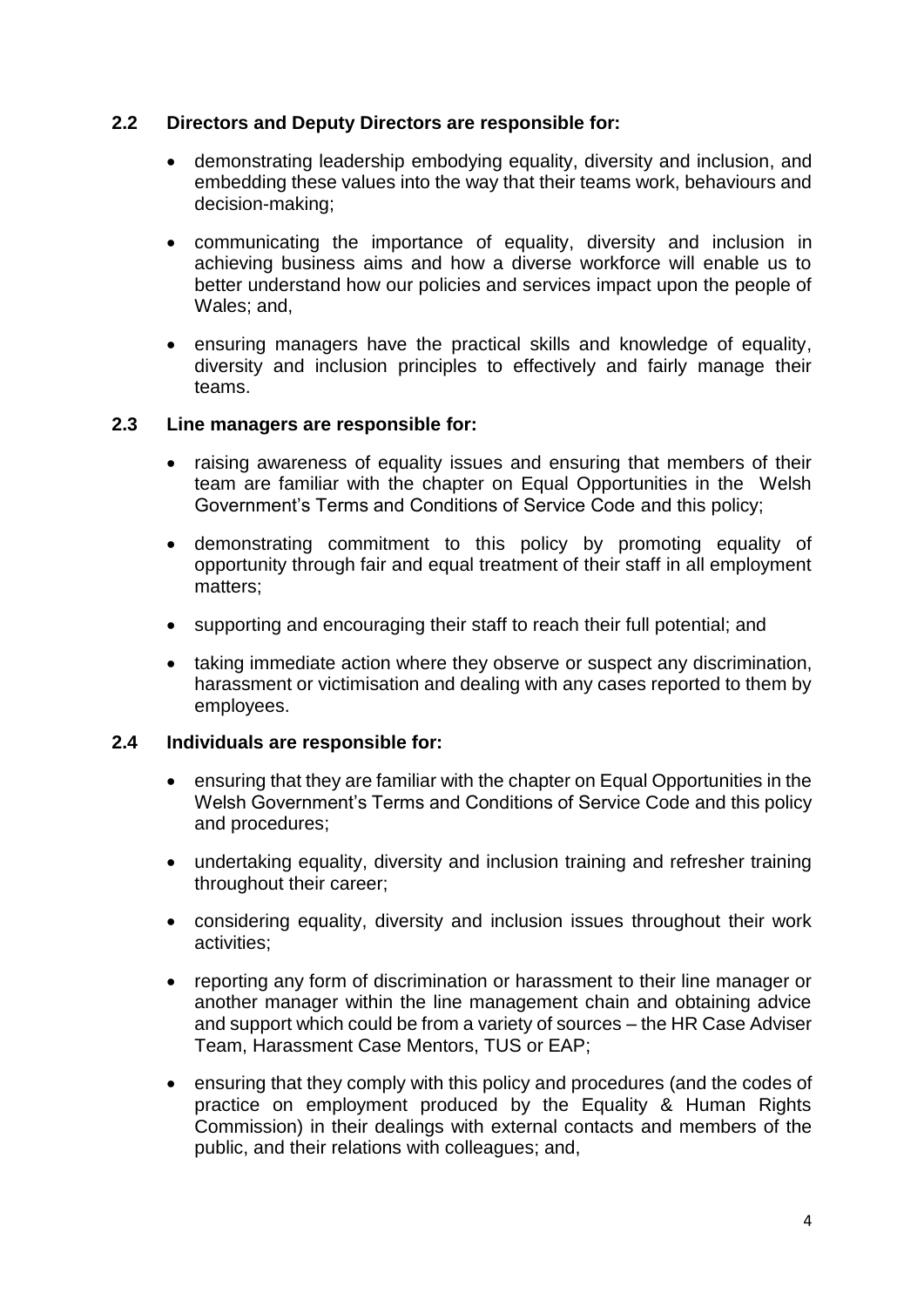• recording and updating, when necessary, their diversity data on the HR Self Service System, if they are content to do so.<sup>3</sup>

# **2.5 Corporate Shared Service Centre is responsible for:**

 providing advice and information to managers and employees on equality, diversity and inclusion;

#### **2.6 HR Operations and Performance and HR Strategy, Organisation Development and Engagement Divisions are responsible for:**

- monitoring equality and diversity data and benchmarking the Welsh Government's performance on equality, diversity and inclusion;
- assessing how the equality policy and any supporting action plans and policies are working in practice, reviewing them annually and considering and taking action to address any issues;
- undertaking equality impact assessments on new and revisions of existing HR policies and processes to ensure that no group of employees is disadvantaged or excluded;
- reviewing the policy and this guidance with trade unions and the diversity networks every two years or sooner if a change in legislation occurs;
- ensuring that recruitment and advertising practices reflect the needs of groups with protected characteristics; and
- supporting HR Business Partners to work with managers to embed equality, diversity and inclusion policies and practices across the Welsh Government;

# **2.7 Role of Staff Diversity Networks**

Staff Diversity Networks give a voice to groups with protected characteristics within the organisation. They offer networking events, a chance to meet colleagues and share issues and ideas, and opportunities for employees to gain or develop new skills. They also provide advice to HR colleagues on the development and impact of employment policy and practice to help avoid negative differential impact and identify opportunities to promote equality. Further information on the Staff Networks can be found on the intranet: [https://wales365uk.sharepoint.com/sites/Intranet-About-](https://wales365uk.sharepoint.com/sites/Intranet-About-Us/sitepages/Diversity-Staff-Networks.aspx)[Us/sitepages/Diversity-Staff-Networks.aspx](https://wales365uk.sharepoint.com/sites/Intranet-About-Us/sitepages/Diversity-Staff-Networks.aspx)

**<sup>.</sup>** <sup>3</sup> We are sensitive to the fact that some people would rather not complete diversity forms - either because they fear the information will be misused, or because they consider some of the questions to be highly personal. However, all information is strictly confidential, purely for statistical purposes and to ensure that policies are being applied fairly; it will only be shared with a restricted number of authorised personnel. We will not discriminate against individuals who decide not to complete the form or choose the 'prefer not to say' option. However, we ask that as many people as possible agree to help us measure diversity because it enables us to monitor and report on workforce diversity.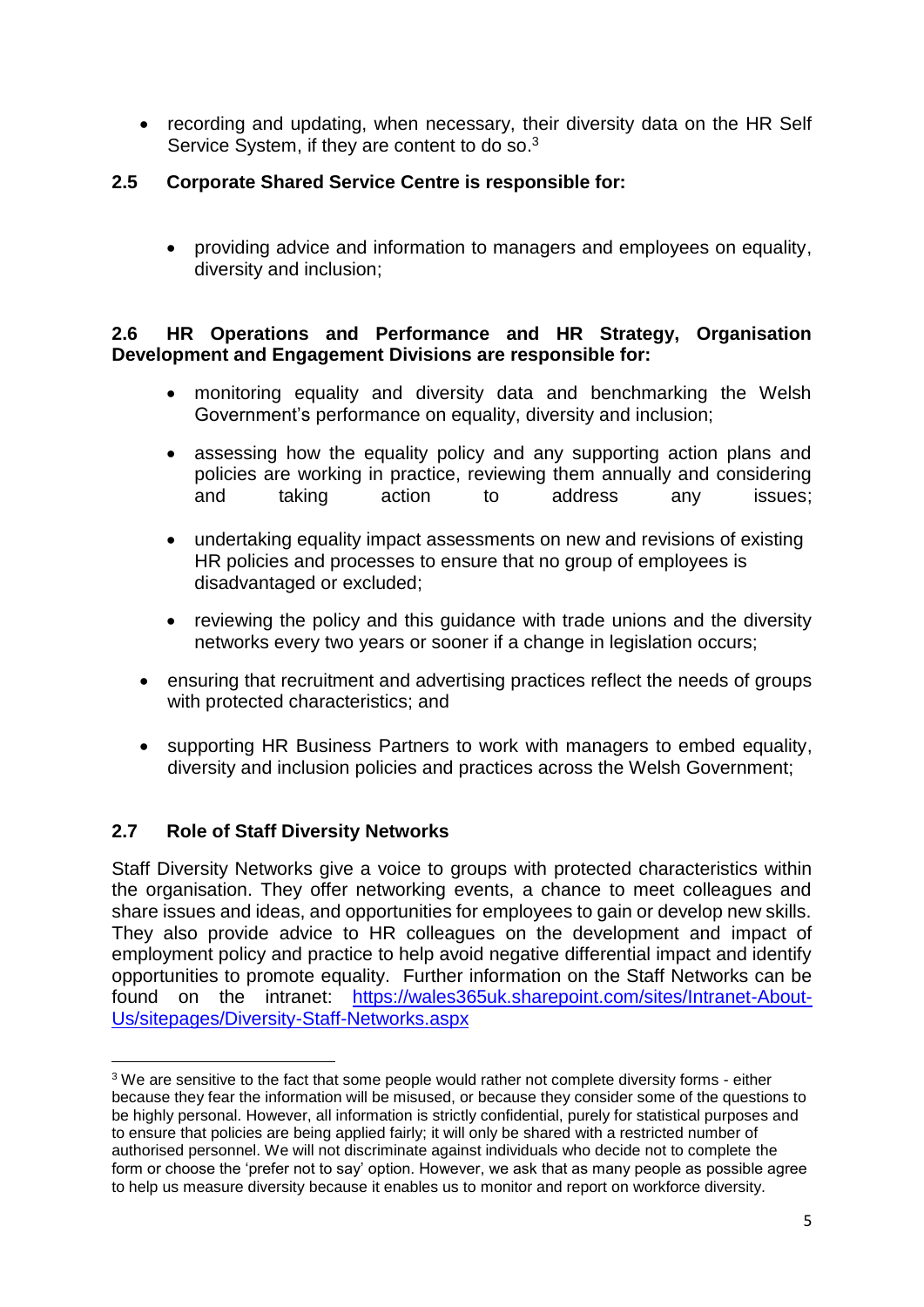# **2.8 Role of Trade Unions**

The recognised Trade Unions play a key role in promoting equality, diversity and inclusion in the Welsh Government and more widely. All unions have equality officers, either locally or at a national level, who can provide support to any union member who feels that they are not being treated equally and advice on raising awareness and understanding on these issues.

# **3. Legal Background**

- 3.1 Under Equality legislation it is unlawful to:
	- Discriminate directly against anyone and treat them less favourably than others on the grounds of their protected characteristics. This also includes discrimination based on perception, e.g. a belief that someone is gay or disabled even if this is not actually true.
	- Discriminate against someone for reasons relating to their association with a person on the grounds of their protected characteristics, e.g. discriminating against an employee because they have a disabled dependent.
	- Discriminate indirectly against anyone by applying a criterion, provision or practice which disadvantages people with a protected characteristic, unless the person applying the provision can justify it as a proportionate means of achieving a legitimate aim. The fact that the intention was not to discriminate does not means that discrimination has not occurred.
	- Subject someone to harassment for reasons relating to their protected characteristics. This includes behaviour that an individual finds offensive on these grounds, even if the behaviour is not directed at the individual.
	- Victimise someone because they have made, or intend to make, a complaint or allegation in relation to a complaint of discrimination in line with the Equality Act.
- 3.2 Public authorities in Wales are required to have due regard to the need to:
	- Eliminate unlawful discrimination, harassment and victimisation and other conduct prohibited by the Act.
	- Advance equality of opportunity between people who share a protected characteristic and those who do not.
	- Foster good relations between people who share a protected characteristic and those who do not.

# **4. Objectives**

4.1 Our aim is to eliminate unlawful discrimination, harassment and victimisation; advance equality of opportunity between people who share a protected characteristic and those who do not; and foster good relations between people who share a protected characteristic and those who do not.

In the implementation of the Equality, Diversity & Inclusion Policy we aim to: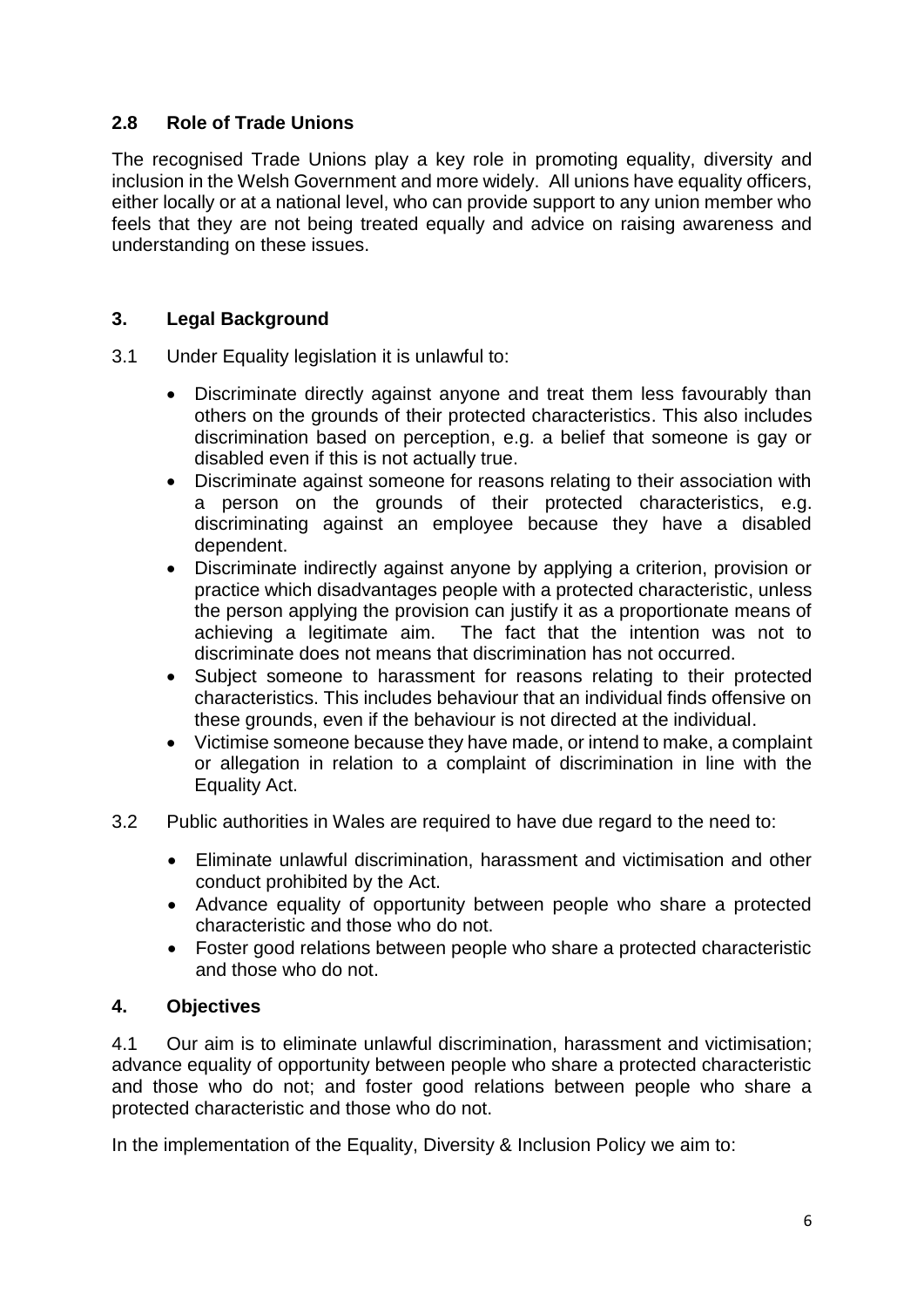- develop and promote a culture of equality, diversity and inclusion throughout the organisation;
- develop and promote a culture of dignity, courtesy and respect;
- support all staff, including provision of relevant support relating to protected characteristics;
- work to prevent all forms of discrimination;
- deal with all forms of discrimination consistently and effectively;
- remove any barriers individuals or groups encounter due to their protected characteristics; and
- ensure that this policy influences and informs the culture and behaviour of the organisation.

#### **5. Equal Opportunities in Employment**

5.1 The Welsh Government is committed to ensuring fair and equal treatment in all aspects of employment.

This policy means that no job applicant or employee will receive less favourable treatment on the grounds of their protected characteristics.

The Welsh Government seeks to:

- provide equality of opportunity and remove any barriers to all applicants and prospective applicants by ensuring recruitment and selection procedures are fair and non-discriminatory;
- ensure all internal applicants are selected on the basis of their abilities, skills and suitability for the role and grade and are given equal opportunity to progress within the Welsh Government;
- adapt recruitment, selection and all other work practices, including equipment and workplaces, to make reasonable adjustments for disabled people;
- ensure that all those involved in recruitment and selection, (and we commit to extending this to include any who are not employed by the Welsh Government,) are trained in the avoidance of discrimination and unconscious bias and in our commitment to making effective reasonable adjustments in line with the social model of disability;
- respond sensitively to the religion and beliefs of employees;
- promote flexible working practices for all employees;
- consider and take positive action when appropriate in order to help the Welsh Government workforce at all levels reflect the communities it serves;
- ensure all employees have access to training and development opportunities so that they can realise their full potential and fully contribute to the work of the Welsh Government;
- ensure the content and delivery of all learning and development reflects our commitment to equality of opportunity and fair practices;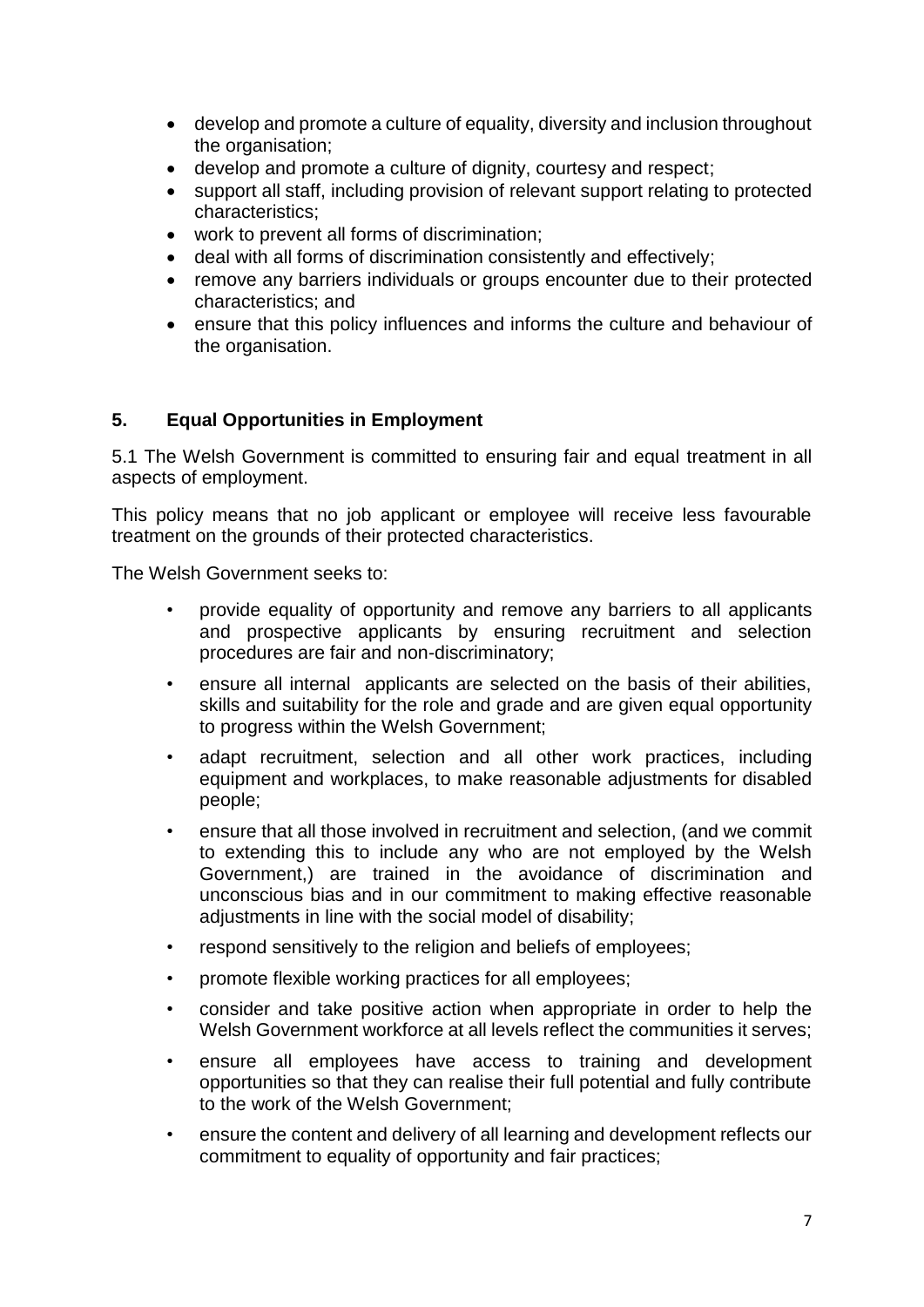- raise awareness of employees about this policy and equality issues through communication and training;
- ensure all employees have access to the Grievance and Dignity at Work procedures so any complaints may be addressed fairly and, where appropriate, remedial action taken; and,
- carry out equality impact assessments on our policies and services.

#### **Inclusive policy making**

5.2 The Welsh Government adopts an inclusive approach to policy and guidance development and recognises that equality of opportunity must be embedded through all employment policies, processes, guidance and procedures, for example, recruitment, performance management and promotion.

5.3 Our aim is to eliminate unlawful discrimination, harassment and victimisation; advance equality of opportunity between people who share a protected characteristic and those who do not; and foster good relations between people who share a protected characteristic and those who do not.

5.4 Whenever we develop or revise our policies and accompanying guidance and procedures, we will consider the impact on various groups of employees and prospective job applicants and take action where we believe they may produce a disproportionate or differential impact on any group. If differential impacts are revealed, we will consider measures to remove or reduce negative impacts and maximise opportunities to promote equality.

5.5 To help us do this, we will engage with a diverse group of stakeholders across the organisation including our staff networks and work in partnership with the trade unions.

# **Social Model of Disability**

5.6 The Welsh Government has adopted the Social Model of Disability and committed to using it in all aspects of our work. That means it should be the basis for how we develop policy and deliver our services, as well as what we do as employers, managers and colleagues of disabled people.

5.7 The Social Model of Disability makes an important distinction between '*impairment'* and '*disability'*. It recognises that people with impairments<sup>4</sup> are disabled by barriers that commonly exist in society. These barriers include negative attitudes, and physical and organisational barriers, which can prevent disabled people's inclusion and participation in all walks of life and their experiences and outcomes in employment and recruitment.

5.8 If we remove barriers then people with impairments should no longer be disabled. This is the only way to ensure equality for staff with impairments.

 $\overline{a}$ 4 Impairments are characteristics of a person. They may or may not be lifelong and they may or may not arise from illness or injury. They may affect a person's appearance and/or the way they function or communicate and/or they may cause a range of difficulties including pain and fatigue.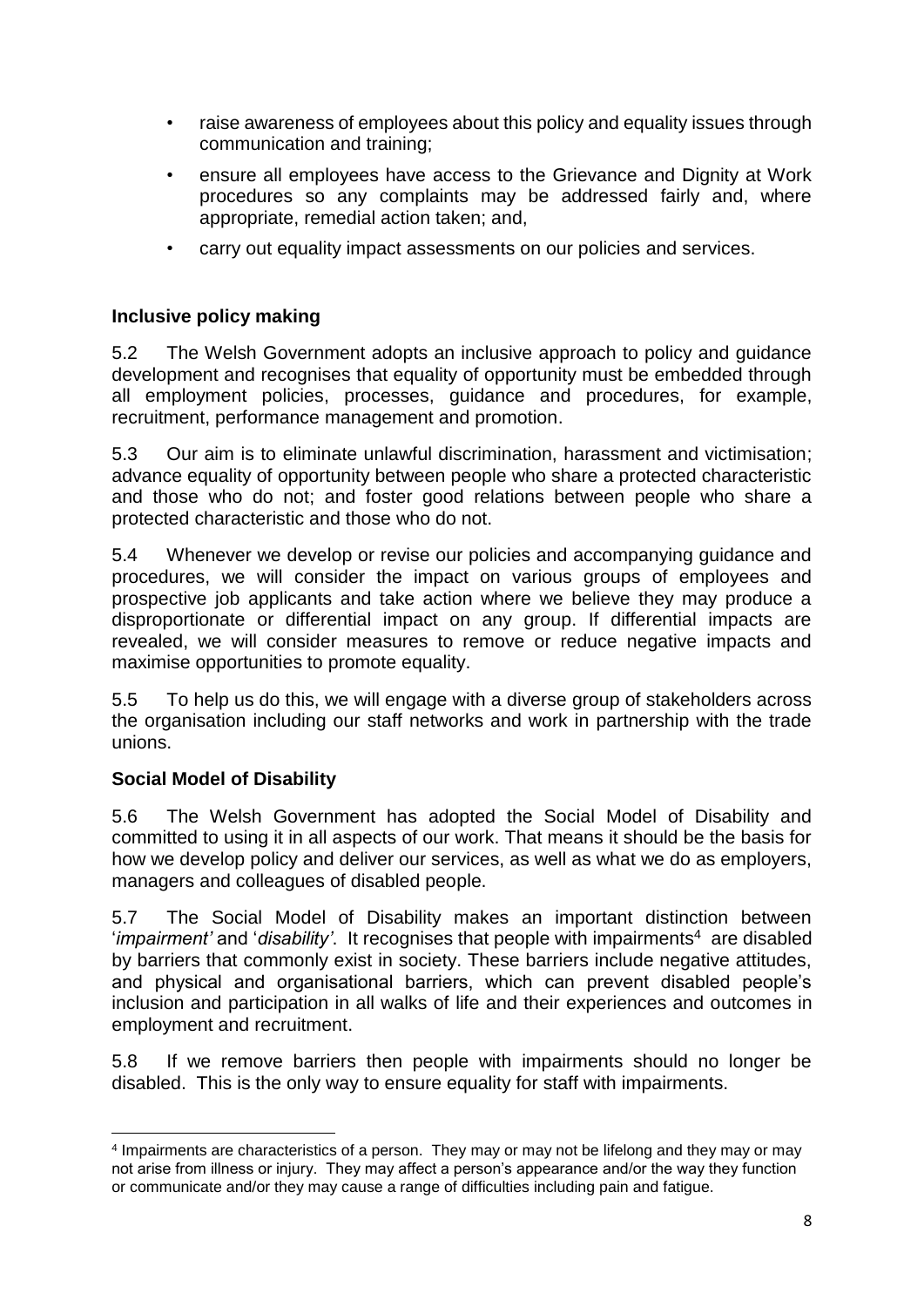5.9 Welsh Government's commitment to the Social Model of Disability was reaffirmed by the Executive Committee in December 2019.

5.10 The commitment to base all Welsh Government employment practices on the social model of disability was made publically in Action on Disability: The Right to Independent Living, published in September 2019 where HR undertook to:

Use the Social Model of Disability to underpin our employment policies and recruitment methods and will share the approach, policies and procedures Welsh Government has put in place to support our disabled employees as part of a wider movement to remove employment barriers for disabled people in Wales.

5.11 Further information on the social model can be found below:

- Watch our short animated quide to the social model of disability
- Read the [Welsh Government definition of the social model](https://eur01.safelinks.protection.outlook.com/?url=https%3A%2F%2Fdocuments.hf.wales.gov.uk%2Fid%3AA29177236%2Fdocument%2Fversions%2Fpublished&data=02%7C01%7CKatherine.Thomas%40gov.wales%7C23ae0f9c2810486494d608d7d49142b8%7Ca2cc36c592804ae78887d06dab89216b%7C0%7C0%7C637211592802226320&sdata=62Ck5Y6rm4iJD7us6UKxMnKbz43HogLruMHGwy4ziGw%3D&reserved=0)
- Read our new language standards. A full quide is available in [Welsh](https://eur01.safelinks.protection.outlook.com/?url=https%3A%2F%2Fdocuments.hf.wales.gov.uk%2Fid%3AA29176342%2Fdocument%2Fversions%2Fpublished&data=02%7C01%7CKatherine.Thomas%40gov.wales%7C23ae0f9c2810486494d608d7d49142b8%7Ca2cc36c592804ae78887d06dab89216b%7C0%7C0%7C637211592802226320&sdata=QzbA%2F7VVNNShnNCXdv3MgxWV8F1NbwYKwbJT%2B99zIb0%3D&reserved=0) and [English.](https://eur01.safelinks.protection.outlook.com/?url=https%3A%2F%2Fdocuments.hf.wales.gov.uk%2Fid%3AA28771208%2Fdocument%2Fversions%2Fpublished&data=02%7C01%7CKatherine.Thomas%40gov.wales%7C23ae0f9c2810486494d608d7d49142b8%7Ca2cc36c592804ae78887d06dab89216b%7C0%7C0%7C637211592802236274&sdata=qe%2F0cWVD0BUpvso%2Bi78BNqysKUe4pkBVJo1eTpf1mOA%3D&reserved=0) The Executive Committee decided in December that the whole organisation should adopt social model language – this will show you how.

5.12 Some of our older policies still use medical model language and these will gradually be brought into line with our commitments.

# **6. Discrimination**

**6.1 We will not tolerate unjust or unlawful discrimination on any basis, including on the basis of any protected characteristics. Disciplinary action may be taken against any employee who discriminates, bullies, victimises or carries out any form of harassment against another person (whether that person works in Welsh Government, is a customer or member of the public, or is an external business related contact) because of a protected characteristic**.

6.2 Discrimination may be conscious and deliberate or it may be unintentional. It may occur through an action which the perpetrator perceives to be in an individual's best interest. The law does not take account of motive but concentrates on the impact of the action.

6.3 Stereotyping and prejudice may result in unfair and unlawful discriminatory practices. Therefore, it is important to be aware of our own prejudices and not to act on them. It is equally important to challenge stereotyping and acts of discrimination.

 *Stereotyping –* reflects the generalist assumptions we make about a person or group. It puts people into categories and assumes that everyone in that category behaves in the same way. These generalist assumptions are often based on false or misleading information. Stereotyping does not recognise individual uniqueness or differences.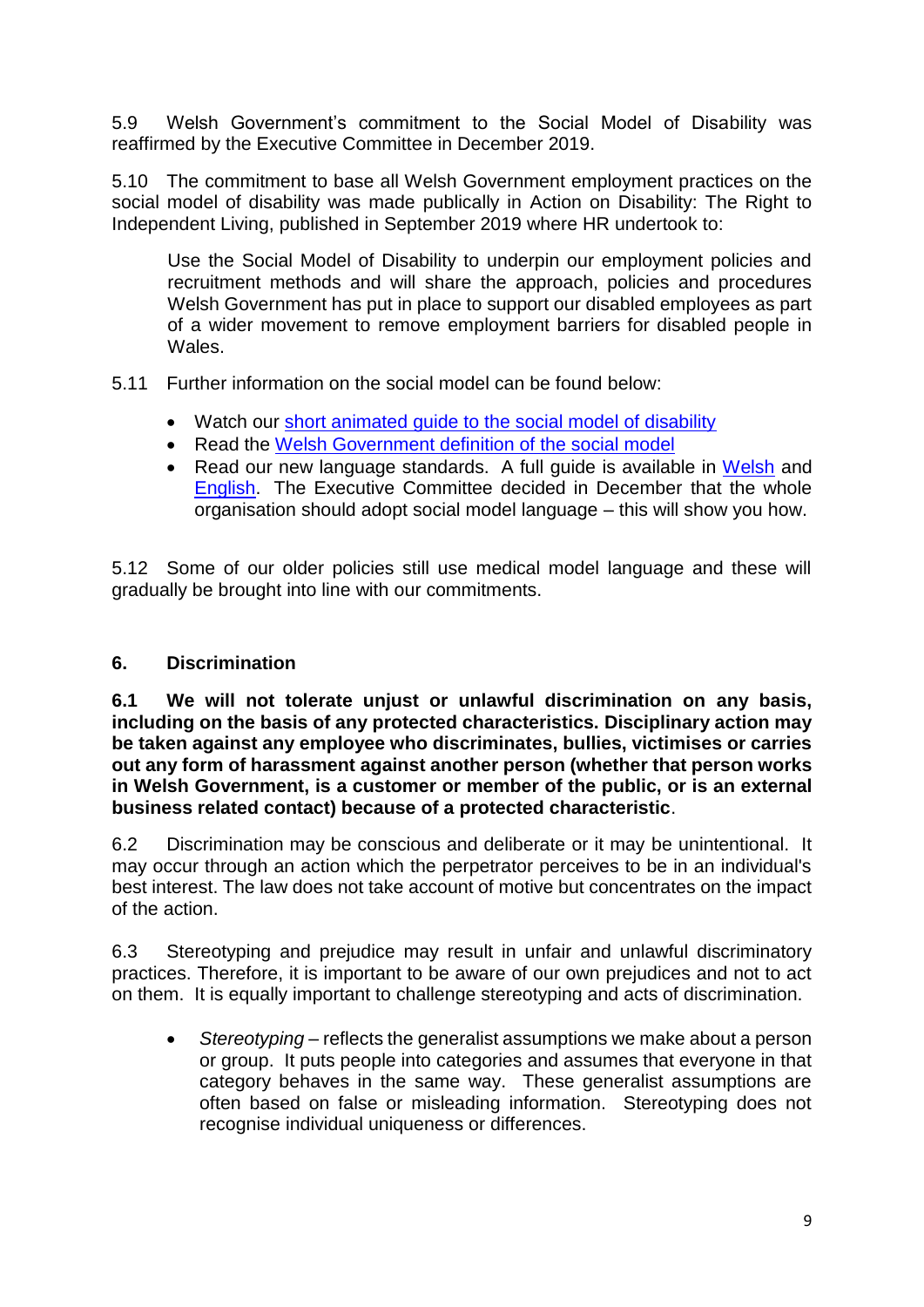*Prejudice –* involves making a pre-judgement about someone before experiencing or fully understanding the true nature of the situation. It stems from an irrational attitude towards some groups of people that can lead to excluding them or treating them unfairly. It produces negative views about different lifestyles, different value systems, standards of behaviour and the value we place on people's right to choose to be different.

# **Direct discrimination**

6.4 Direct discrimination means treating a person less favourably than others because of a characteristic they have or are thought to have (even if they do not possess it) or because they associate with another person who possesses this characteristic.

6.5 The only form of direct discrimination that may be justified is less favourable treatment on the grounds of age. This is only justifiable if it can be shown that the Welsh Government acted reasonably in managing its business. In law this is known as "a proportionate means of achieving a legitimate aim". A legitimate aim might be any lawful decision that an employer makes in running a business or organisation. Being proportionate really means being fair and reasonable including showing that less discriminatory alternatives have been looked at, prior to coming to a decision.

# **Perception discrimination**

6.6 This is direct discrimination against an individual because others think they possess a particular characteristic. It applies even if the person does not actually possess that characteristic.

# **Discrimination by association**

6.7 This is direct discrimination against someone because they associate with another person who possesses a characteristic.

#### **Examples of direct discrimination**

A senior manager does not shortlist a member of staff for promotion to a management role due to believing that a member of the team they would manage is homophobic. As the member of staff is gay, the senior manager thought that they would struggle to gain their respect and manage them effectively. This is direct discrimination on the grounds of sexual orientation.

A pregnant worker at a call centre is disciplined for taking too many toilet breaks, as would any other member of staff, despite their manager knowing that they are pregnant. This is discrimination because of pregnancy and maternity, as this protected characteristic doesn't require the normal comparison of treatment with other employees.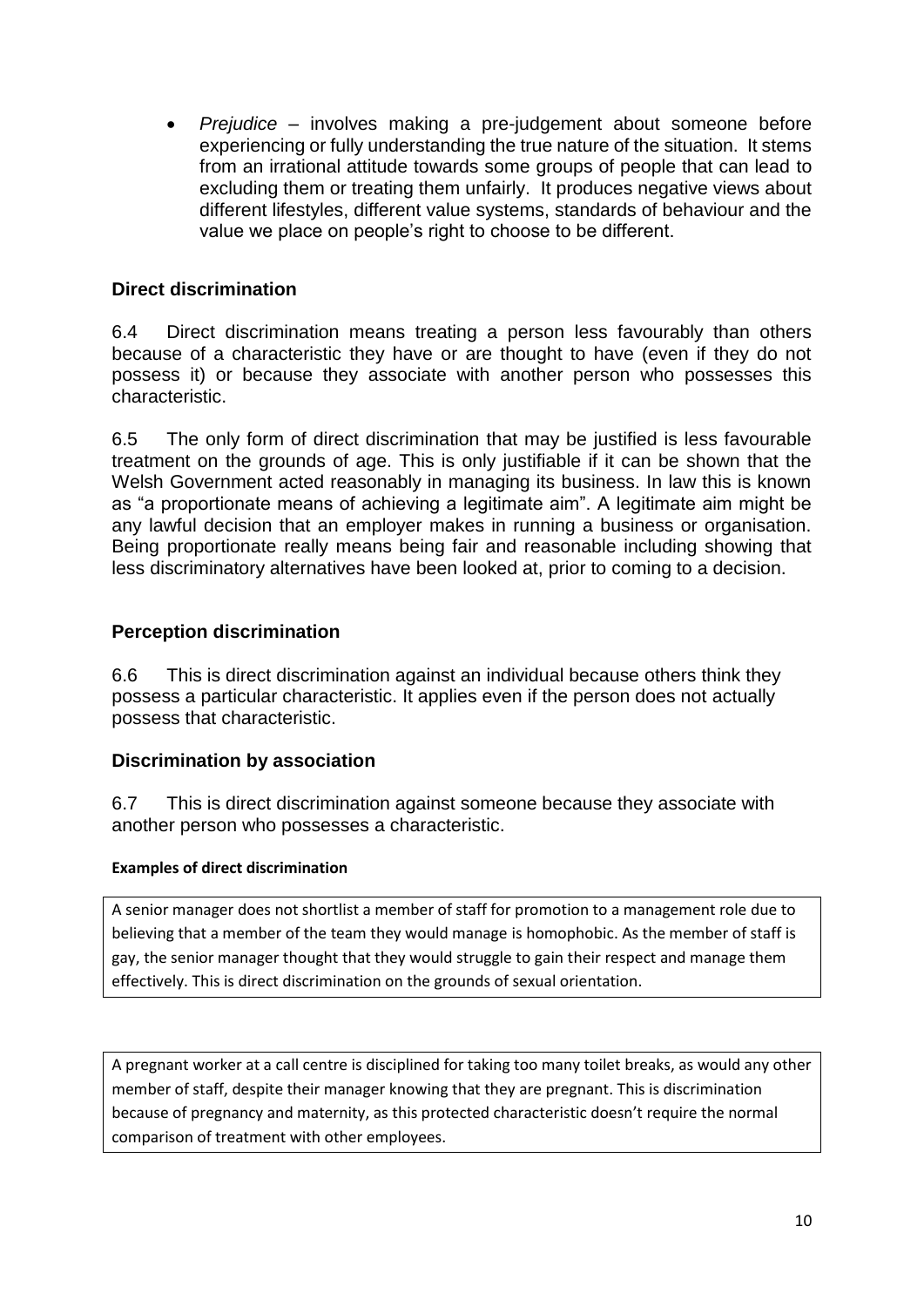A shopkeeper refuses to serve someone because they are married to a Muslim. This is discrimination by association, on the basis of the customer's association with their spouse.

A project manager is denied a promised promotion after telling the boss that their mother has cancer. The promotion was withdrawn because the boss thought that they would not have time to concentrate on the new job due to caring responsibilities. This is discrimination by association with a disabled person.

A sales representative is 45 but looks much younger. Many people assume that they are in their mid 20s. The rep is not allowed to represent the company they work for at an international meeting because the senior manager thinks that they are too young. This is discrimination on the perception of a protected characteristic (age).

An estate agent refuses to let a property to someone they believe is gay. The individual is not in fact gay, but is being discriminated against on the perception of a protected characteristic (sexual orientation).

#### **Indirect discrimination**

6.8 Indirect discrimination means applying a 'blanket' requirement, policy or condition that applies to everyone but which disadvantages employees who share a protected characteristic. This is usually unintentional but no less damaging for that reason. We try to avoid any differential impact by equality impact assessing policies at development stage, and working with our staff diversity networks to ensure that we spot and remove unintended consequences.

#### **Examples of indirect discrimination**

Introducing a new rule requiring all employees work at least two Saturdays each month could be indirect discrimination against any employees who are practising Jews, since Saturday is a religious day in Judaism.

A workplace policy prohibiting certain hairstyles, for example banning cornrows or dreadlocks, could be indirect discrimination as it would be more likely to affect certain racial groups than others.

Demanding job applicants hold UK qualifications could be indirect discrimination against people who earned similar qualifications for such a role outside of the UK.

A policy allowing promotion to only employees with a postgraduate qualification could be indirect discrimination. Although the rule applies to everyone, it disadvantages younger people who are less likely to have that qualification (indirect age discrimination).

A workplace policy for all staff banning headwear could indirectly discriminate against those whose religious beliefs require them to cover their head.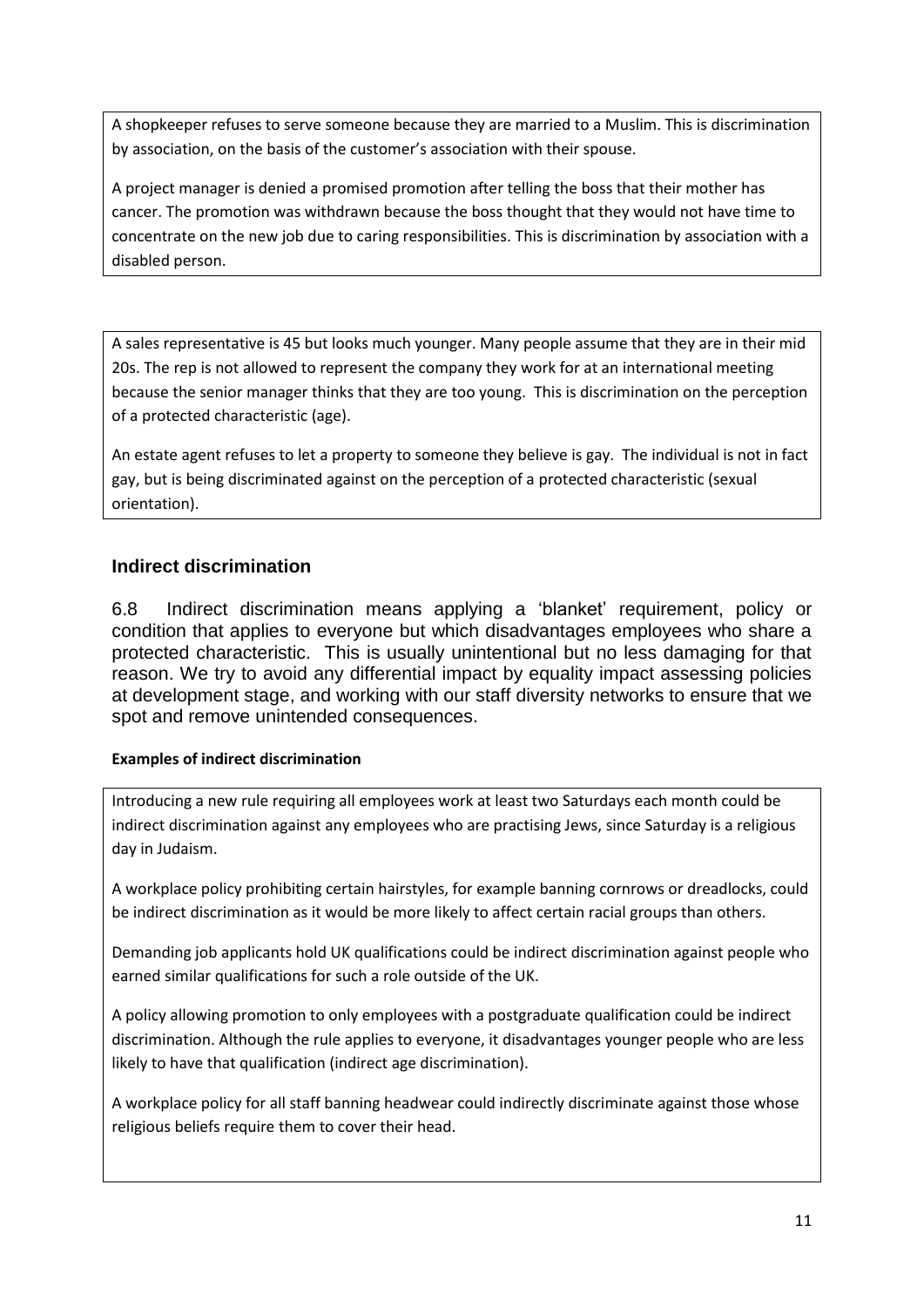A new company policy requiring all staff to do night shifts could indirectly discriminate against someone who needs nightly dialysis for kidney failure (indirect disability discrimination).

Brochures and pamphlets containing information about workplace health and safety in a factory is printed only in English. This could be indirect discrimination as any employees whose first language is not English may be at risk.

Introducing a new shift pattern where employees work fewer but longer shifts could indirectly discriminate against disabled employees whose impairment means that they would be exhausted or unwell working longer hours.

# **Harassment**

6.9 There is no single, established legal definition of harassment. Understanding harassment requires an appreciation that those on the receiving end of certain sorts of behaviour may find it threatening, humiliating or offensive. What might be harmless fun in one context can be very damaging in another. It is not necessary for there to be intent to harm or cause offence for harassment to exist. It is the impact on the recipient or those who are witness to the behaviour that is important. Physical contact can constitute harassment, as can words, spoken and written, images – including those online - jokes, video clips and gestures.

6.10 The definition of harassment adopted by the Welsh Government is:

*''Unwanted conduct affecting the dignity of people in the workplace. It may be based on any protected characteristic(s) of the individual and may be persistent or even in some cases an isolated incident'.*

6.11 The key point is that the behaviour affects the dignity of people. It is unwanted behaviour, which, not encouraged or reciprocated by the recipient or others who are witness to the behaviour, is offensive to them, regardless of whether it was meant to cause offence. Employees who are witness to such behaviour and find it offensive or intimidating may also raise a complaint, even though the behaviour is not directed at them.

6.12 Our policy and guidance and procedures on harassment is contained in the [Dignity at Work Policy](https://documents.hf.wales.gov.uk/id:A629510/document/versions/published)

#### **Examples of harassment**

A disabled person is claiming harassment against their line manager after being frequently teased and mocked about their impairment. This is harassment.

The disabled person shares an office with another member of staff who too is claiming harassment, even though they are not disabled, as the manager's behaviour has also created an offensive environment for them.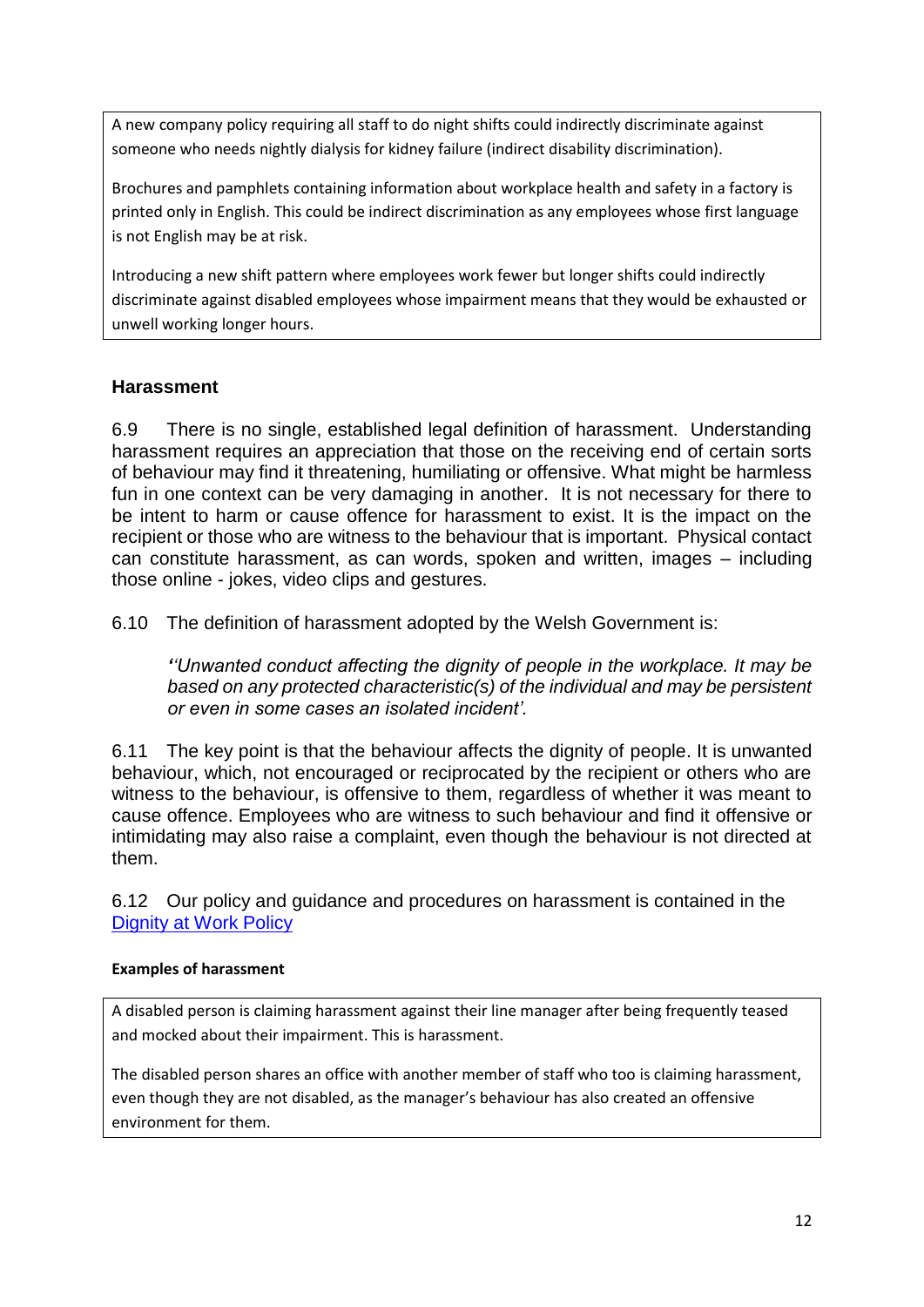An individual is continually being called gay and offensive homophobic names by a group of employees at work. The individual is straight and not, in fact, gay; furthermore the group know they aren't gay. This is harassment because of perceived sexual orientation.

# **Victimisation**

6.13 This is where an employee is treated less favourably because they intend to or have made a complaint on equality grounds under the Grievance or Dignity at Work policies. An employee who intends to or has acted as a witness in a complaint of discrimination is regarded as being victimised if they are treated less favourably as a result of their involvement.

#### **Examples of victimisation**

An individual making a discrimination complaint against their employer is overlooked for promotion because of the complaint. This would be victimisation.

An employer threatening to dismiss a member of staff because they are going to support a colleague's grievance would be victimisation.

# **7. Training**

7.1 All staff are required to attend our Induction training when they join the organisation, which includes an equality and diversity section. All staff are required to undertake any other current mandatory equality, diversity & inclusion training – these are listed on the Learning Lab: <https://www.wglearninglab.gov.wales/workspaces> and the "required learning for your organisation" on Civil Service Learning: [https://learn.civilservice.gov.uk/home.](https://learn.civilservice.gov.uk/home)

7.2 There may be additional mandatory training for staff who are line managers and/or undertake recruitment, which is set out on the Learning Lab. Staff who chair recruitment panels are also required to attend the Panel Chair training.

7.3 Welsh Government also offers other equality and diversity training via the online Learning Lab, including classroom based learning and online learning. There are courses on Inclusive Leadership; Creating an Inclusive Workplace; and Understanding your Personal Impact. Training is regularly reviewed and updated so check the Learning Lab regularly. [https://www.wglearninglab.gov.wales/workspaces.](https://www.wglearninglab.gov.wales/workspaces)

7.4 Staff are encouraged to keep their learning up to date, for example by undertaking refresher training every five years.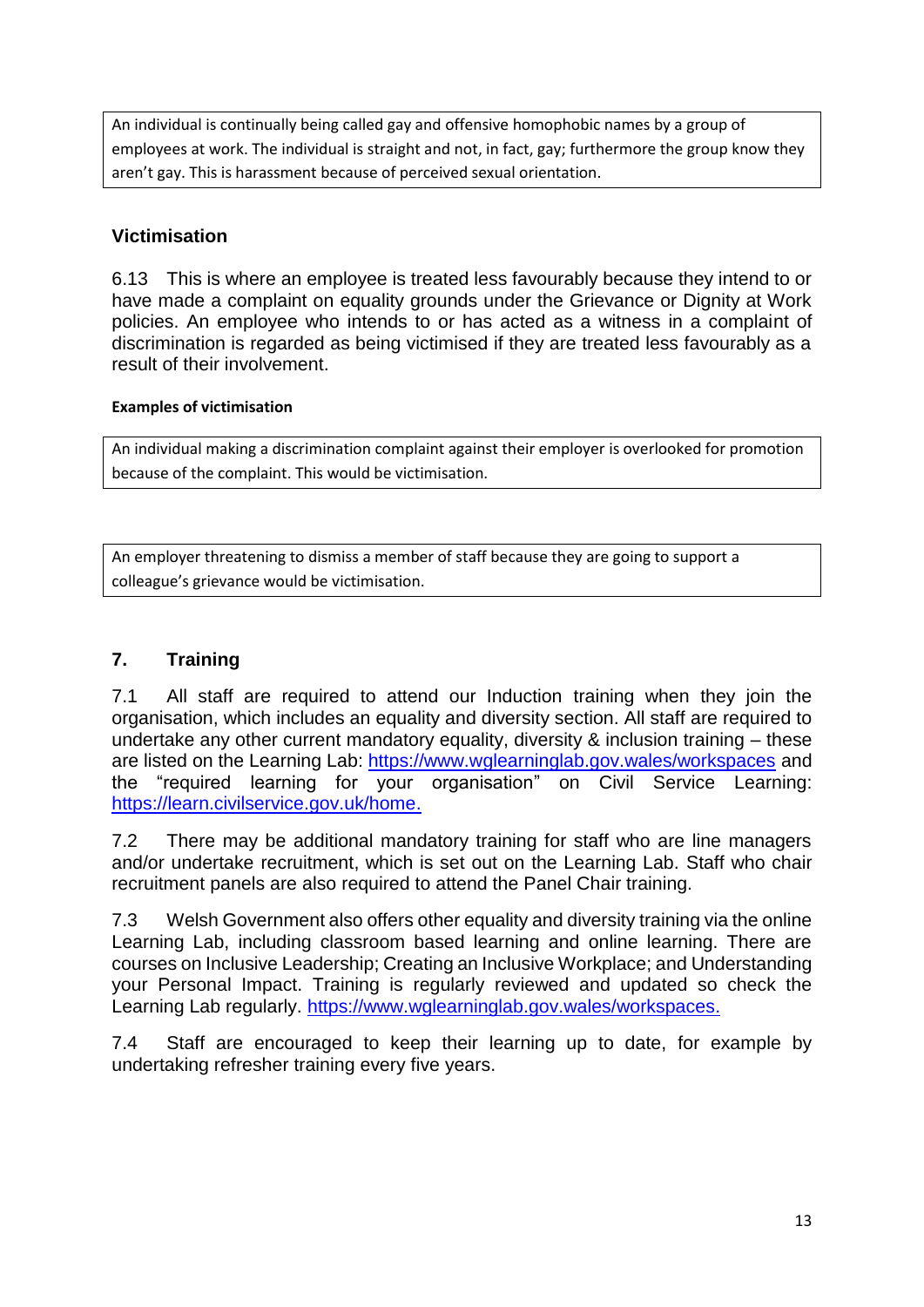# **Definitions**

**Equal opportunities** refers to the elimination of unlawful and unfair direct and indirect discrimination of particular groups and promoting equal access, treatment and outcomes that take into account specific needs of individuals.

**Diversity** encompasses visible and non-visible individual differences that includes, but is not limited to, differences protected by anti-discrimination legislation. Appreciating diversity is about valuing differences and recognising that everyone, through their unique mixture of skills and experience, has their own valuable contribution.

**Inclusion** refers to an individual's experience within the workplace and wider society, and the extent to which they feel valued and included. Without inclusion the benefits of diversity (such as creativity, innovation and problem solving) cannot be realised. For Welsh Government, inclusion means:

- authenticity feeling like you can be your authentic self at work
- belonging feeling like you belong in your organisation and team
- voice feeling like you have the opportunity to speak up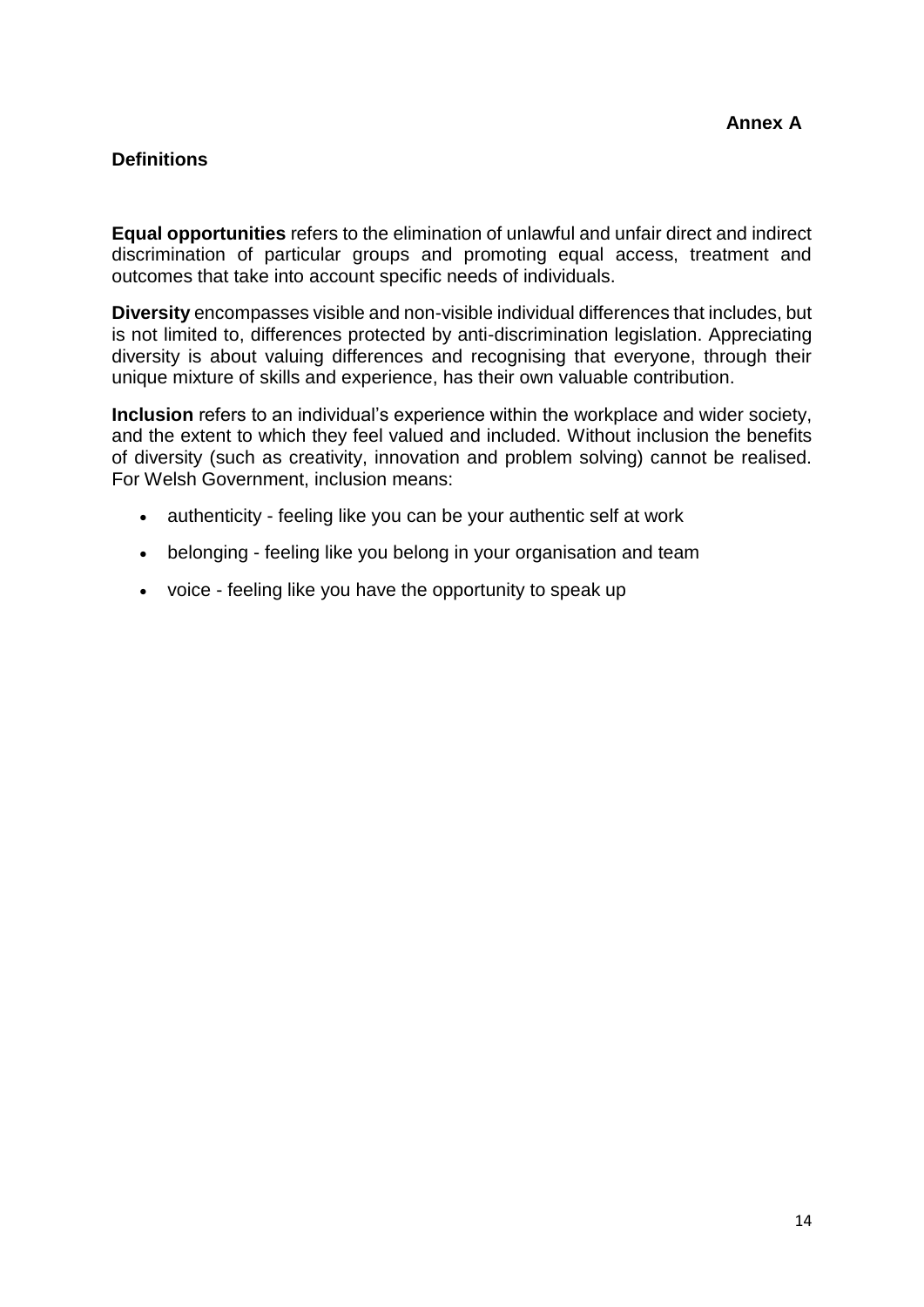#### **Faith and Belief, Gender Identity and Pregnancy/Maternity - Leave, Dress and Facilities**

The Welsh Government values the diversity of its employees. It aims to create an environment where all religions and belief systems (and non-religion or non-belief) of employees is respected and treated with equal dignity and fairness. The following assistance is in place to support this aim.

#### **1. Time off for religious observance**

Employees may wish to request to take annual or other leave to participate in festivals, celebrations or ceremonies related to their religion or belief. As with other applications for leave, employees should give as much advance notice as possible to their line manager.

Line managers will consider such requests in the light of workloads and operational requirements. Requests will not be unreasonably refused and the line manager will have to give reasons why time off cannot be granted.

Employees may also wish to pray at certain times of the day. Line managers should allow staff to do this, provided that they have made arrangements in advance and subject to operational requirements and working arrangements. Employees will be required to make up any time lost as a result of religious or belief observance not covered by leave entitlement or working arrangements.

Link to [Ramadan Guidance](https://documents.hf.wales.gov.uk/id:A24320417/document/versions/published)

# **2. Time off for transitioning**

Absences resulting directly from the process of transitioning will be dealt with as paid special leave. See the [Transitioning Policy](https://documents.hf.wales.gov.uk/id:A13398006/document/versions/published) for further details.

# **3. Dress – Religious Dress**

Welsh Government does not have a formal dress code. Employees are welcome to wear in the workplace religious dress or clothing which is part of their belief e.g. sari, turbans, skullcaps, hijab, and clerical collars etc.

Where an employee has to wear protective clothing or uniform, this will be adapted, wherever possible, to enable the employee to wear their religious dress or clothing related to their belief without endangering their health and safety and that of others. Where it is not possible to make such adaptation, the health and safety of the individual and others will take priority and the employee will not be permitted to wear their religious dress or clothing related to their belief, or the particular part of it that presents a health and safety risk. Managers should handle such situations sensitively and explain why the employee may not wear their preferred dress. The Health & Safety team can be contacted for advice.

# **4. Dress – Gender identity**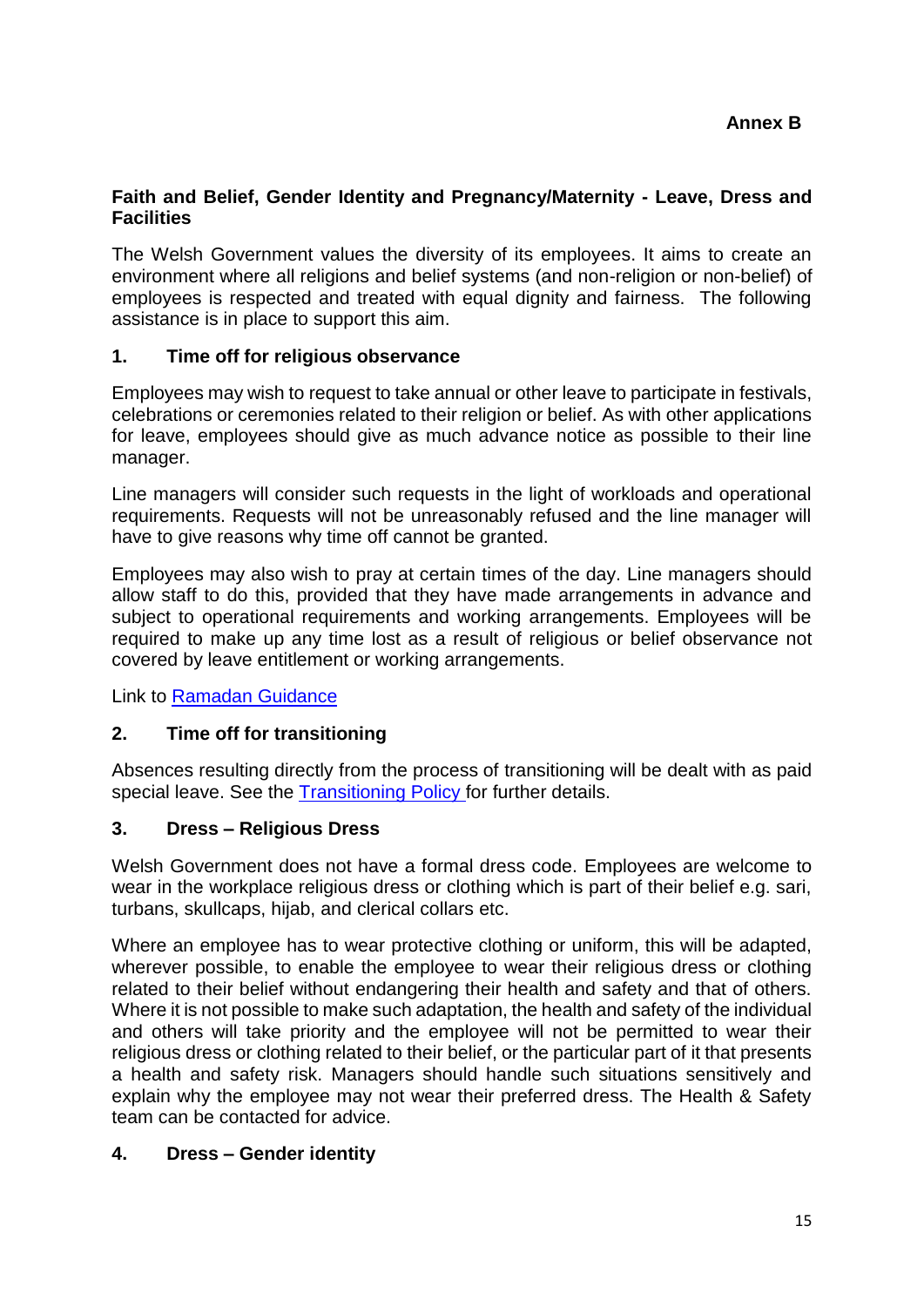Employees are welcome to wear the clothing of their preferred gender identity. If an employee in a public-facing role which requires the wearing of a uniform is undergoing transitioning, they will need to arrange a new uniform with their manager (or the Corporate Shared Service Centre).

#### **5. Facilities**

A suitable space for prayer or contemplation (not limited to any religion or faith) will be provided for employees where practical.

We provide accessible facilities for disabled staff. We have gender neutral toilets in some of our offices (all single-user toilets are gender neutral) and have committed to extend these across the estate.

We recognise that employees know how to choose the facilities that match their gender identity, as stated in our [Transitioning Policy.](https://documents.hf.wales.gov.uk/id:A13398006/document/versions/published)

Suitable rest facilities will be provided for employees who are pregnant or who are nursing. Lockable, private rooms are available in some Welsh Government offices. Further information can be found in our [Policy for Pregnant or Nursing Employees.](https://documents.hf.wales.gov.uk/xclient/id:A730891/document/versions/published)